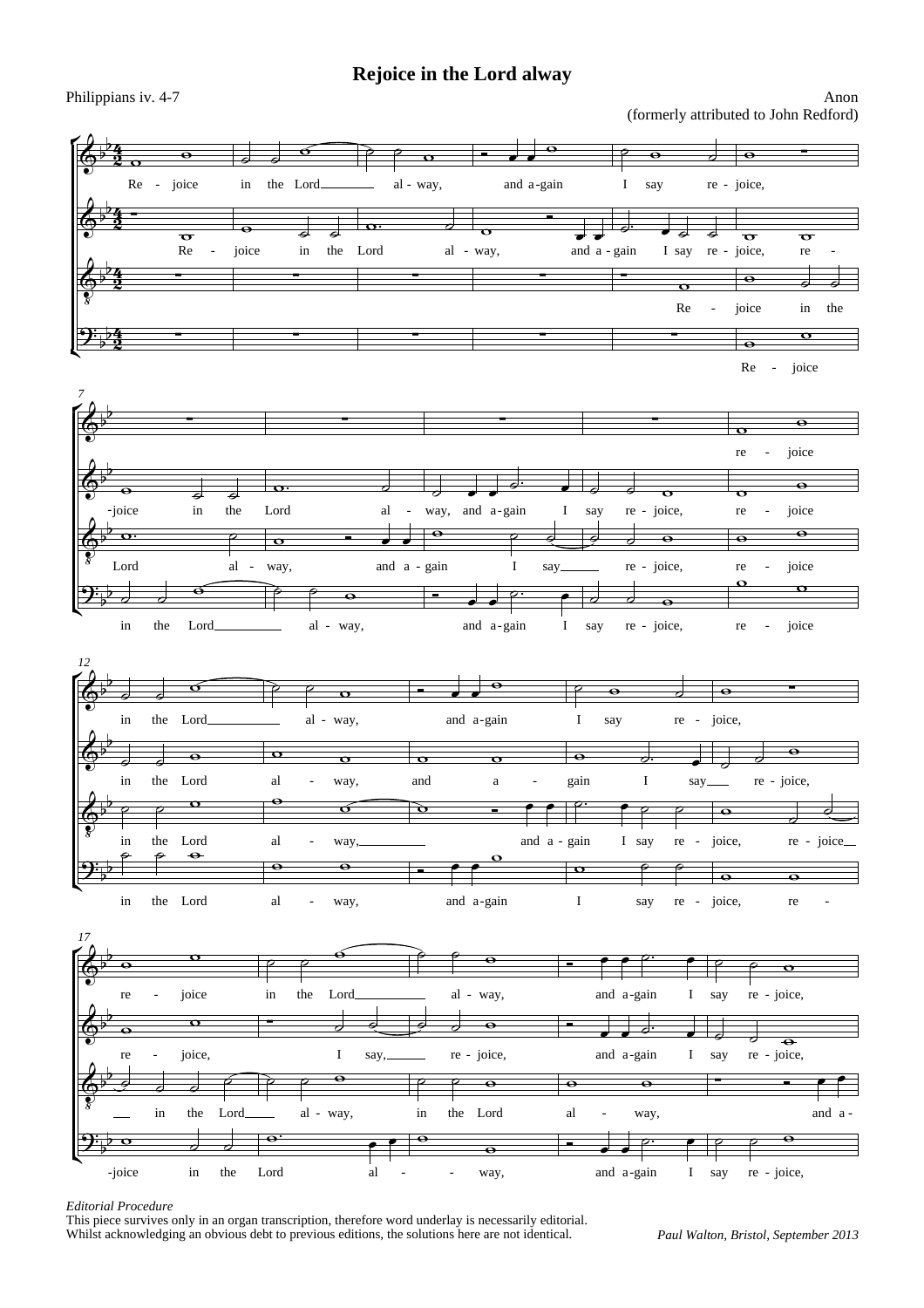





| 39<br>rŷ               |                         |                         |                          |      |                    |           |                   |                          |                  |   |     |                  |                         |           |     |
|------------------------|-------------------------|-------------------------|--------------------------|------|--------------------|-----------|-------------------|--------------------------|------------------|---|-----|------------------|-------------------------|-----------|-----|
| $\bigcirc$             | $\overline{\mathbf{v}}$ | $\overline{\mathbf{e}}$ |                          |      |                    |           |                   |                          | 10               | - |     | $\sigma$         | $\bullet$               | 7         |     |
|                        | Be                      | care                    | $\overline{\phantom{a}}$ | ful. |                    | for<br>no |                   | $\sim$                   | thing,           |   | but | in               | all                     | pray - er | and |
| $\bigcirc$<br>$\sigma$ | ᡴ                       | $\mathbf{o} \cdot$      |                          |      | $\mathbf{o} \cdot$ |           | ¢                 |                          | $\mathbf \sigma$ |   |     | ෬                | $\overline{\mathbf{c}}$ |           |     |
| hand.                  | Be                      | care                    | ٠                        | ful  | for                |           |                   | no                       | - thing,         |   | but | in               | all                     | pray - er | and |
| $\frac{1}{2}$          | $\sigma$                | $\mathbf{e}$ .          |                          |      | $\bullet$          |           | $\mathbf{\Theta}$ |                          | $\mathbf \sigma$ |   |     | $\mathbf \sigma$ | $\bullet$               |           |     |
|                        | Be                      | care                    | $\sim$                   | ful  | for                | no        |                   | $\overline{\phantom{a}}$ | thing,           |   | but | in               | all                     | pray - er | and |
| <u> ၅։</u>             | $\bullet$               | $\bullet$               | $\bullet$                |      | $\mathbf \sigma$   |           | $\mathbf \sigma$  |                          | $\bullet$        |   |     | $\bullet$        | $\bullet$               | ⇁<br>7    |     |
|                        | Be                      | care                    | ful<br>$\sim$            |      | for                | no        |                   | $\overline{\phantom{a}}$ | thing,           |   | but | in               | all                     | pray - er | and |

2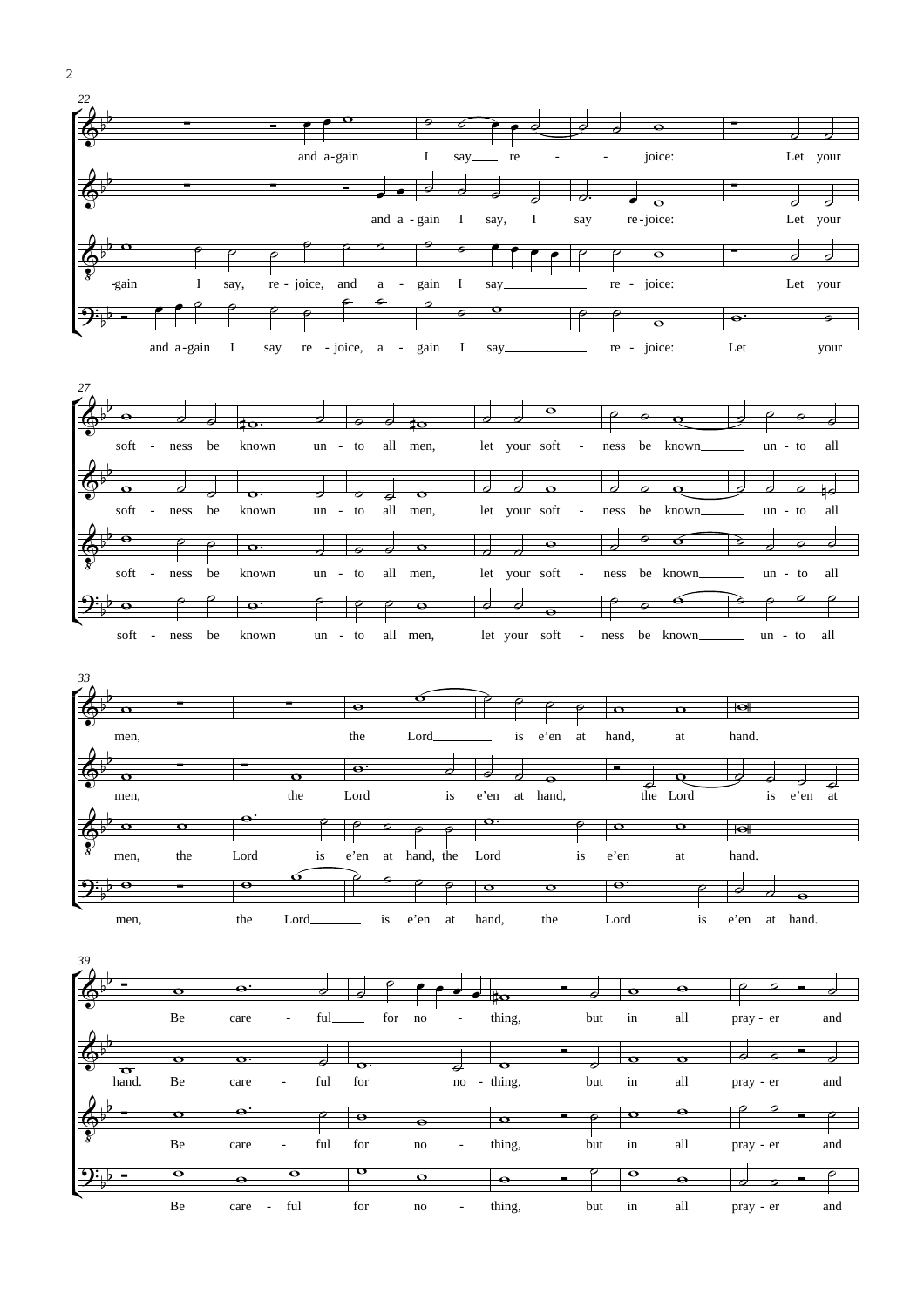